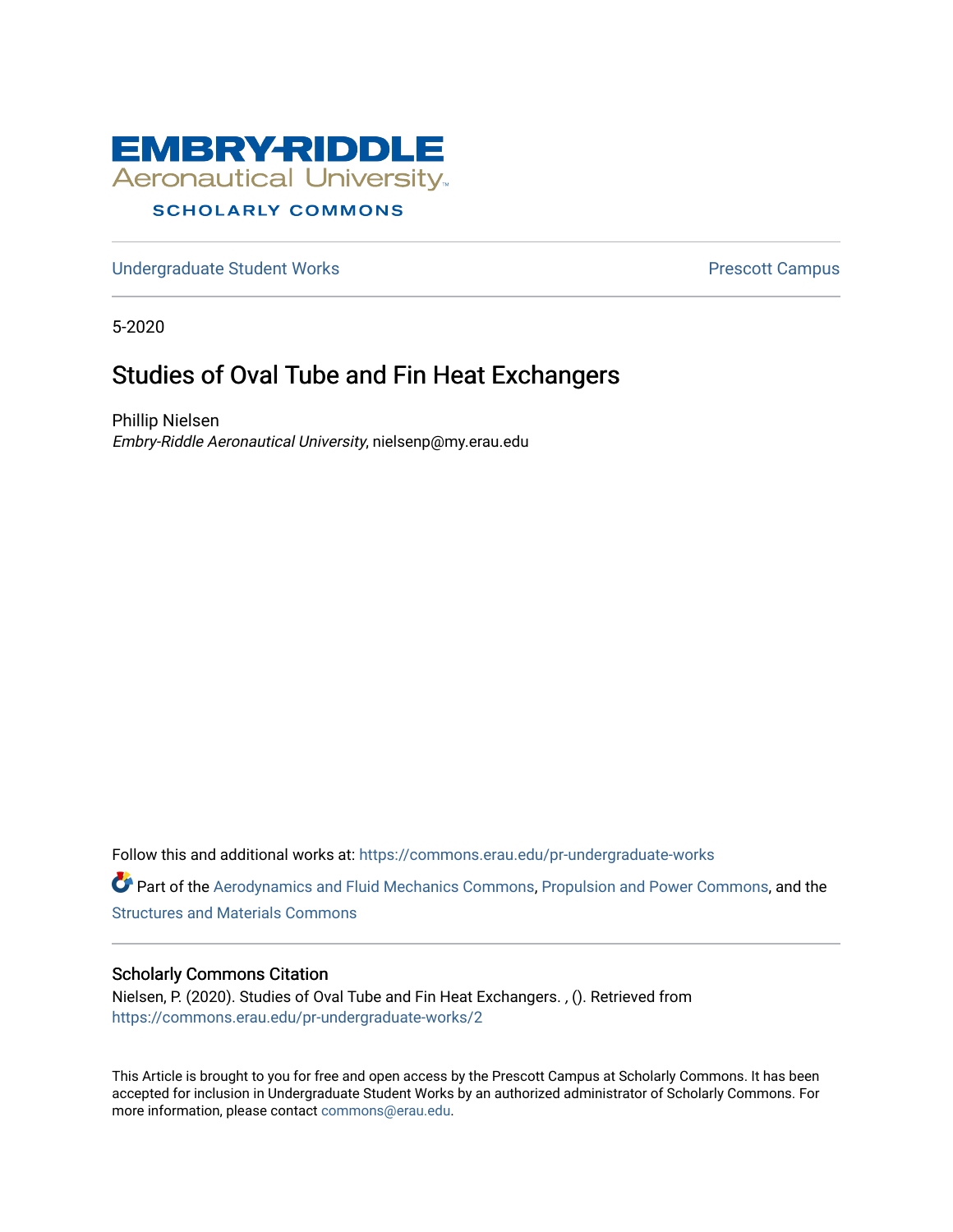# Fin and Tube Heat Exchanger CFD Research

## Undergraduate Research Institute (URI) Ignite Grant



Phillip Nielsen College of Engineering, Mechanical Engineering Graduation Year: 2021 nielsenp@my.erau.edu

Mentored by

Dr. Shigeo Hayashibara

College of Engineering, Aerospace Engineering

hayasd87@erau.edu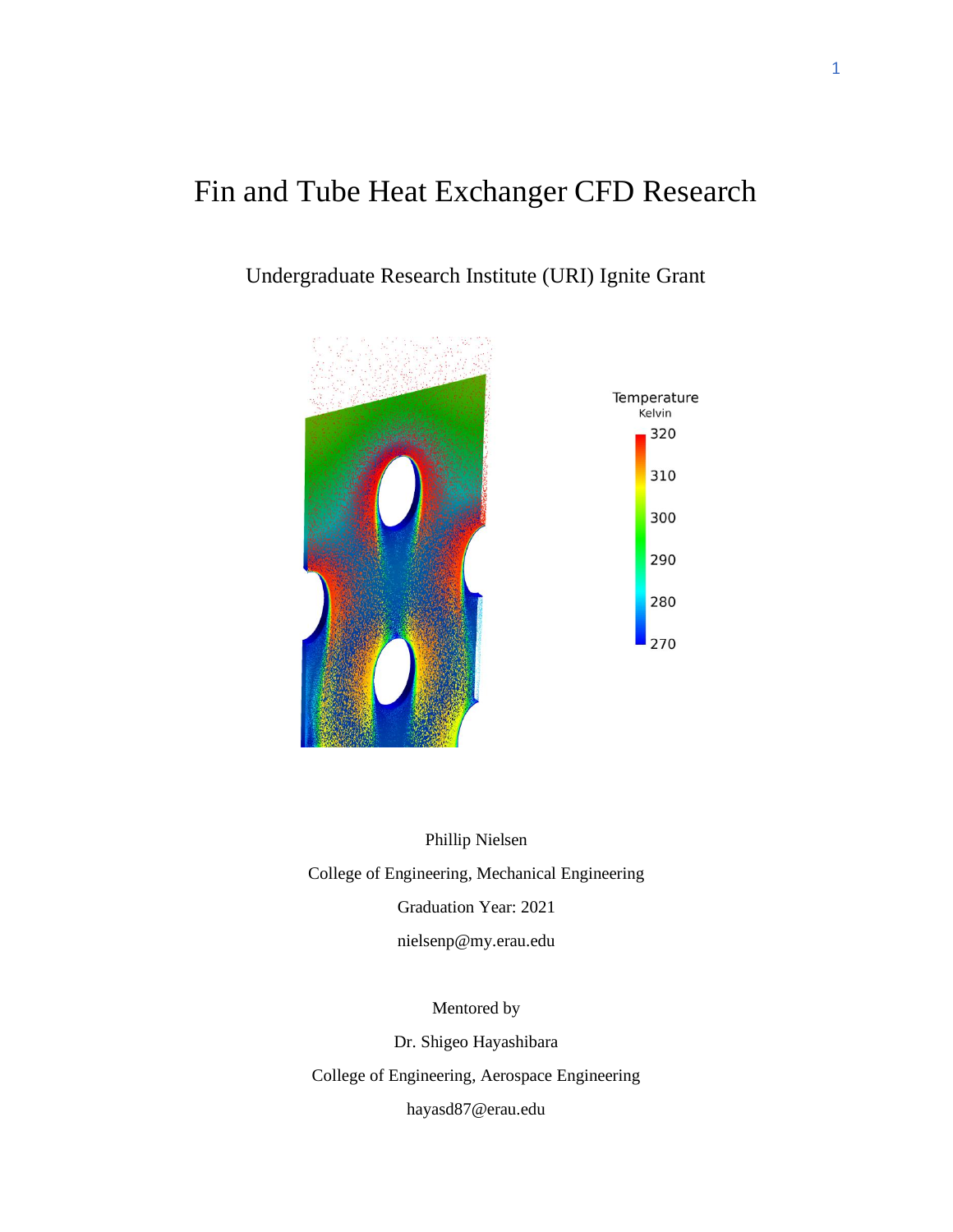#### Introduction

Tube and fin heat exchangers are used in a wide variety of applications because they are inexpensive, lightweight, and relatively easy to manufacture. This type of heat exchanger works by exchanging heat between two fluids. This property of exchanging heat with two closed systems is important because in air conditioning and refrigeration the working fluid can be highly toxic and harmful for the environment. In the U.S., 87 percent of homes have an AC system<sup>1</sup>. This has steadily increased since 2015 which has led to a greater deal of research in this area. There are a lot of different designs of tube and fin heat exchangers with varying fin geometry to improve heat transfer. The downside of any heat exchanger is the pressure drop through the heat exchanger, which could be a problem for high mass flow systems utilizing fans. Changing the geometry of the tube will have an effect on the heat transfer and pressure drop. The purpose of this research is to study the flow of the incoming fluid, in this case atmospheric air at 320K, and how the flow interacts with the different geometries of heat exchangers. The flow will be modeled using computational fluid dynamics (CFD) using ANSYS Fluent as the CFD solver.

#### TUBE AND FIN HEAT EXCHANGERS

Tube and fin heat exchangers are normally mass produced and good at exchanging heat between two fluids. These types of heat exchangers are most common in the Heating Ventilation and Air Conditioning (HVAC) industry because of the relatively low cost and effectiveness of the system.



Figure 1: Schematic diagram of tube and fin heat exchanger<sup>2</sup>

Figure 1 demonstrates the most common configuration of tube and fin heat exchangers with circular-shaped tubes. The main interest in this research is to increase mixing in the main flow and reduce the wake/recirculation behind the tubes. The recirculation causes a cold spot due to the lack of interaction with the main flow and therefor decreasing the overall heat transfer of the heat exchanger. There have also been studies on implementing vortex generators which will induce mixing of the flow with different designs. This type of research is still new as one of the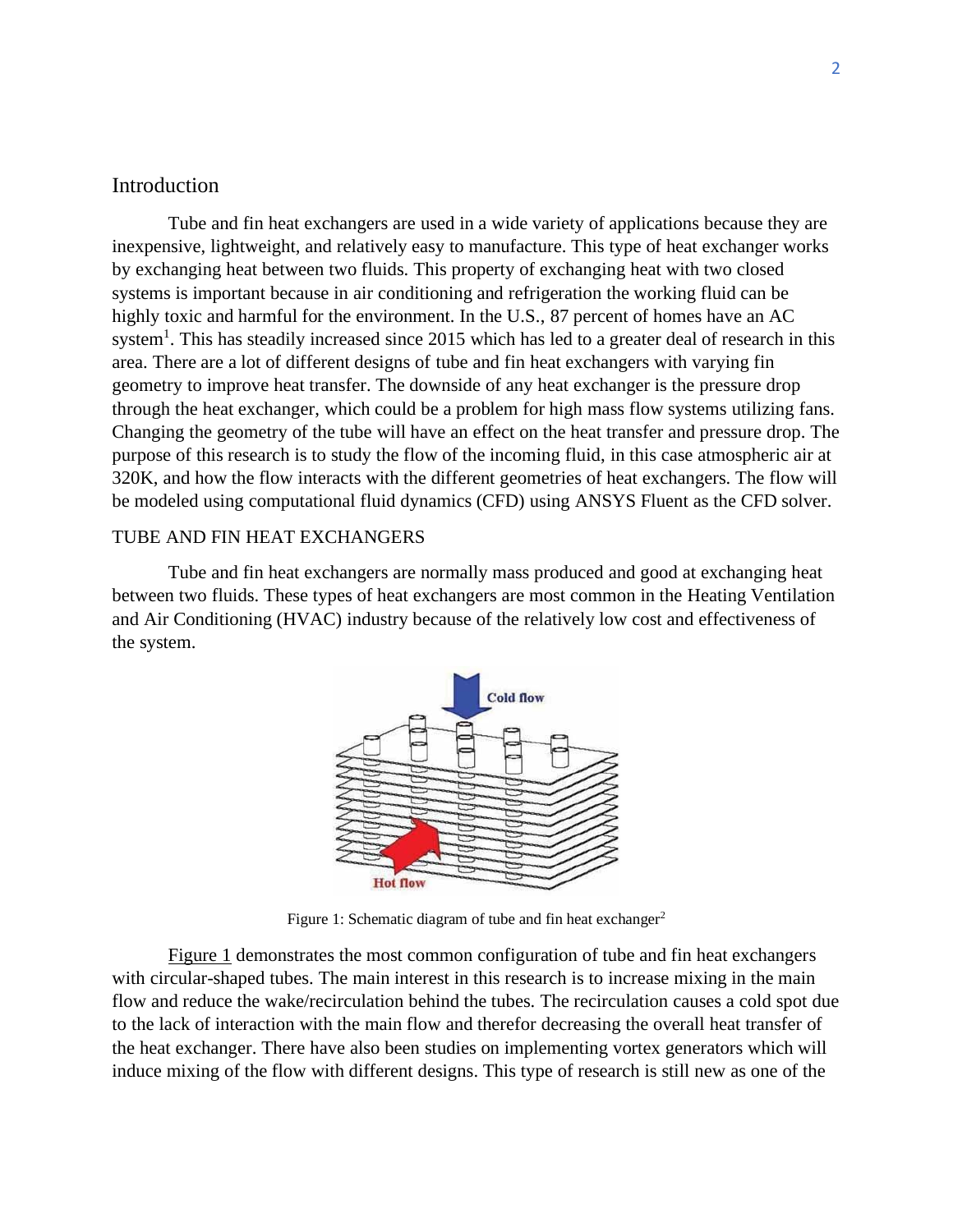latest papers on the use of vortex generators<sup>3</sup> was published in 2018. This research will analyze the different tube geometries with respect to heat transfer and compare it with the pressure drop.

#### **MODEL**

Three models were made to simulate the different designs of the tube and fin heat exchanger. These models were called base (circular) geometry, oval geometry and oval alternating geometry which were generated in SolidWorks. The base geometry is what the models will be compared to since this is a standard tube geometry used in industry. The three different models of tube geometry are displayed in Figure 2.



Figure 2: Fin and Tube model types.

The specifications of the base model are tube diameter of 9 mm and fin thickness of 0.16 mm. The tubes are in a staggered arrangement with minimum center distance spacing of 25mm. The dimensions of the oval tube shape are minor axis of 7.5 mm and major axis of 13 mm. These measurements were found by compressing the 9 mm round copper tube to have a minor axis of 7.5 mm. The oval alternating model utilizes the same oval dimensions, with an alternating 20 degrees angle of attack to the direction of the flow.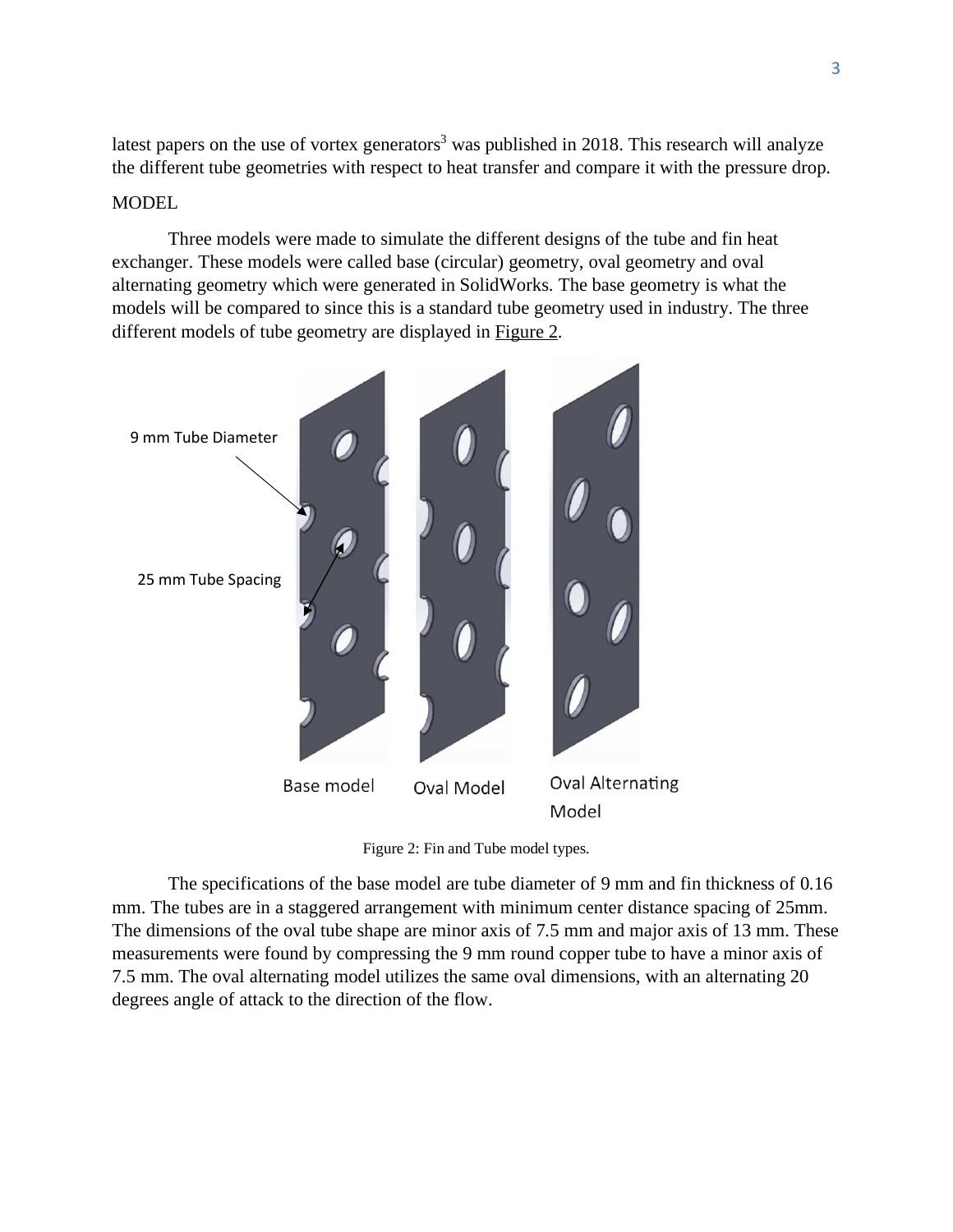#### Mesh (Discretization)

For the computer to simulate the flow the domain must be split up into finite volume elements (discretization) at which the computer then integrates over this finite volume using Finite Volume Method. The mesh is crucial for simulating the flow with promising results. The mesh was generated in Pointwise with skewness and aspect ratio taken in to consideration when making the mesh. The mesh generated are fairly fine when compared with other studies of oval tube and fin heat exchangers, with the same CFD setup for the oval geometry. The mesh for the oval geometry is shown below in Figure 3.



Figure 3: Oval geometry mesh.

#### CFD Setup

The flow was modeled in ANSYS Fluent using the k-omega turbulence model, and with energy equation on. The main flow was modeled using a velocity inlet and pressure outlet which represents the environment of the heat exchanger. The sides of the model are modeled with periodic boundary condition which corresponds to the geometry of the heat exchanger. The velocity inlet boundary condition was set at a velocity of 2.2 m/s with 320 Kelvin, with the inner tube temperature set to 270 Kelvin. The fluid domain is set to air and the solid domain is set to aluminum. For calculating the steady state heat transfer, a transient model was ran first to get the residuals down and switched over to steady state. For calculation was completed when the energy residuals reached 1E-8 and at which the rest of the residuals have leveled off.

#### **Outcomes**

For post-processing, FieldView was used to analyze the data from Ansys Fluent. The first element that was analyzed was the fluid flow and the interaction with the fin and tube geometry. It should be noted that there has not been a mesh convergence study performed due to the situation as of spring 2020, but compared to others results it is found that this mesh is fine and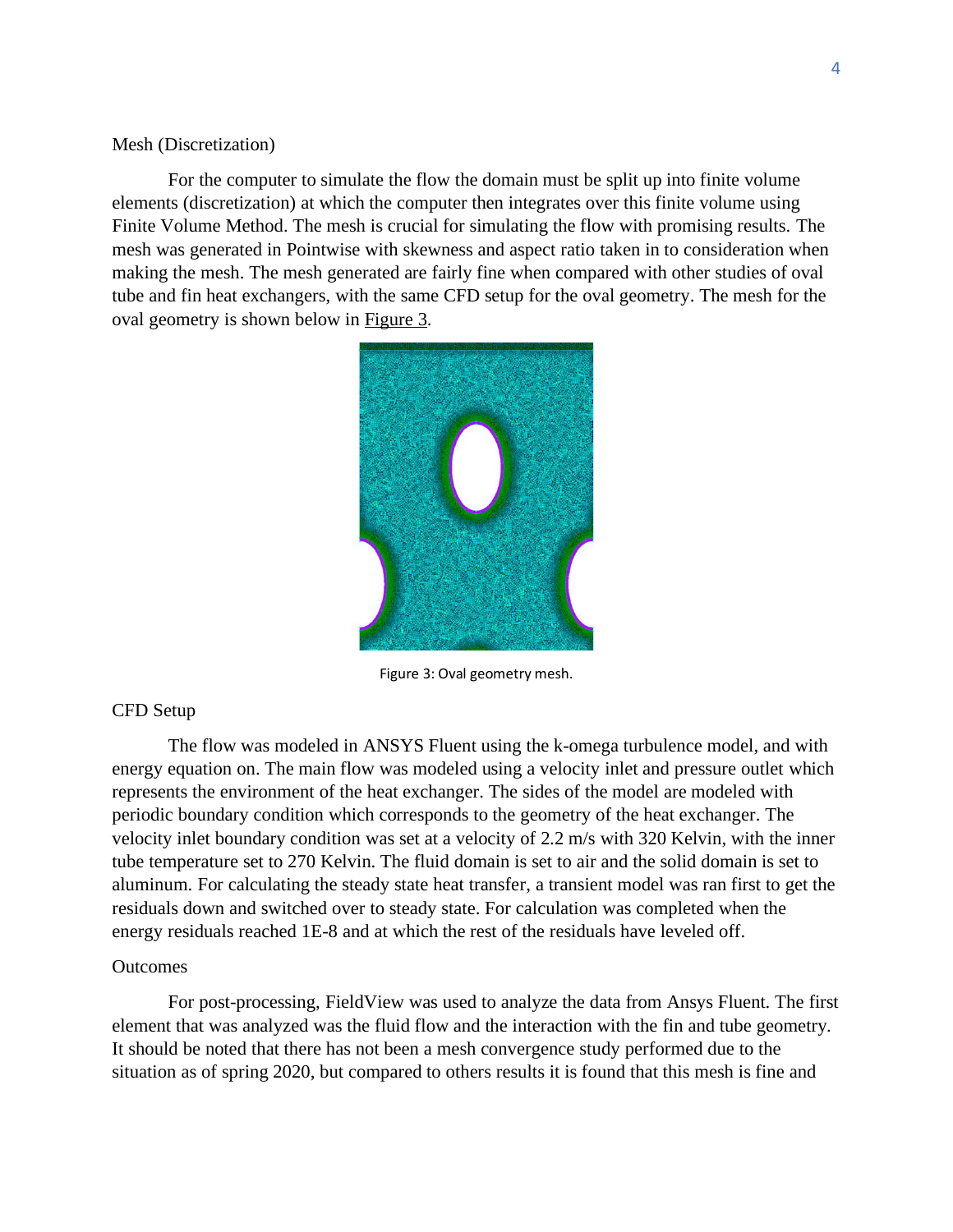should achieve fair accuracy. The following images display the velocity fields for the flow in each model located halfway between two adjacent fins.



Figure 4: Velocity Field of Different Models

Figure 4 demonstrates that the flow is less constrained when the oval tube is implemented. The wake behind the oval and round tubes is roughly the same area, possibly due to the nearby tubes restraining the size of the recirculation area. The oval alternating model exhibits a more complex flow than the other two models. The complex flow is indicative of mixing flow, which should improve the transport of heat and therefore increase the overall effectiveness of the heat exchanger. The temperature distribution of the flow for each model is shown in Figure 5.



Figure 5: Temperature distribution of the different models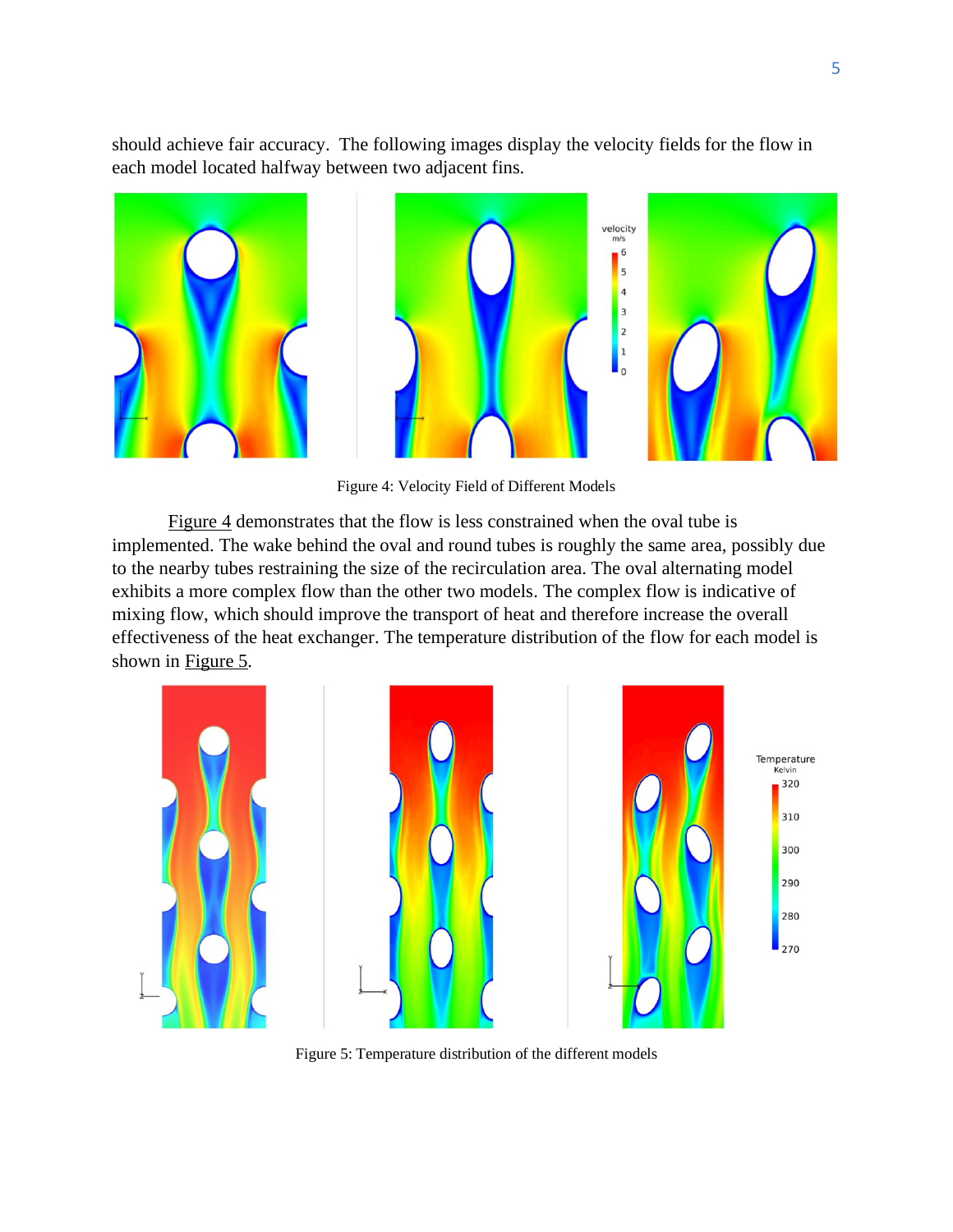The temperature distributions shown in  $Figure 4$  are the outcome of the energy residual at 1E-8 at steady state. The oval alternating model shows a greater mixing of flow which corresponds to higher temperature difference across the heat exchanger in comparison to the base model. The mixing will also affect the heat exchanger due to the increased pressure drop through the heat exchanger with respect to the oval design. Table 1 shows the pressure drop through each model.

Table 1: Pressure Drop of Different Models at 2.2 m/s

|                         | <b>PRESSURE DROP</b> [Pa] |
|-------------------------|---------------------------|
| ORIGINAL                | 26                        |
| <b>OVAL</b>             | 19                        |
| <b>OVAL ALTERNATING</b> | 23                        |

As shown in Table 1, both oval designs show lower pressure drop than the baseline design, with the oval design having a lower pressure drop than the oval alternating design. More interestingly, the oval alternating design exhibits greater flow mixing than the original design while also lowering pressure drop. High pressure drop in tube and fin heat exchangers are not desirable since they are used for cooling/heating large volumes of fluid. The heat transfer for each geometry was derived from the heat flux at the tube boundary. Shown in Table 2.

Table 2: Heat Transfer of Different Models at 2.2 m/s

|                         | <b>HEAT TRANSFER [W]</b> |
|-------------------------|--------------------------|
| <b>ORIGINAL</b>         | 4.73                     |
| OVAL                    | 4.66                     |
| <b>OVAL ALTERNATING</b> | 5.01                     |

As shown by these results in Table 2, the original geometry and oval geometry are very similar when comparing the amount of heat they can absorb. The oval alternating geometry has an increased capacity which matches with the theory of increasing mixing of the flow. The interesting part is that with the oval design a lower pressure drop is achieved with almost the same capacity as the original geometry, which could be beneficial for cooling larger volumes of fluid. The oval alternating geometry could be used for more compact heat exchangers due to higher heat transfer and almost same pressure drop as the original design.

#### **Conclusion**

In conclusion, the results show that oval design is better for lowering the pressure drop across the heat exchanger while still attaining the same temperature change. The oval alternating model has promising results since the pressure drop was slightly improved compared to the base model and heat transfer was also increased. While these results do not have a mesh convergence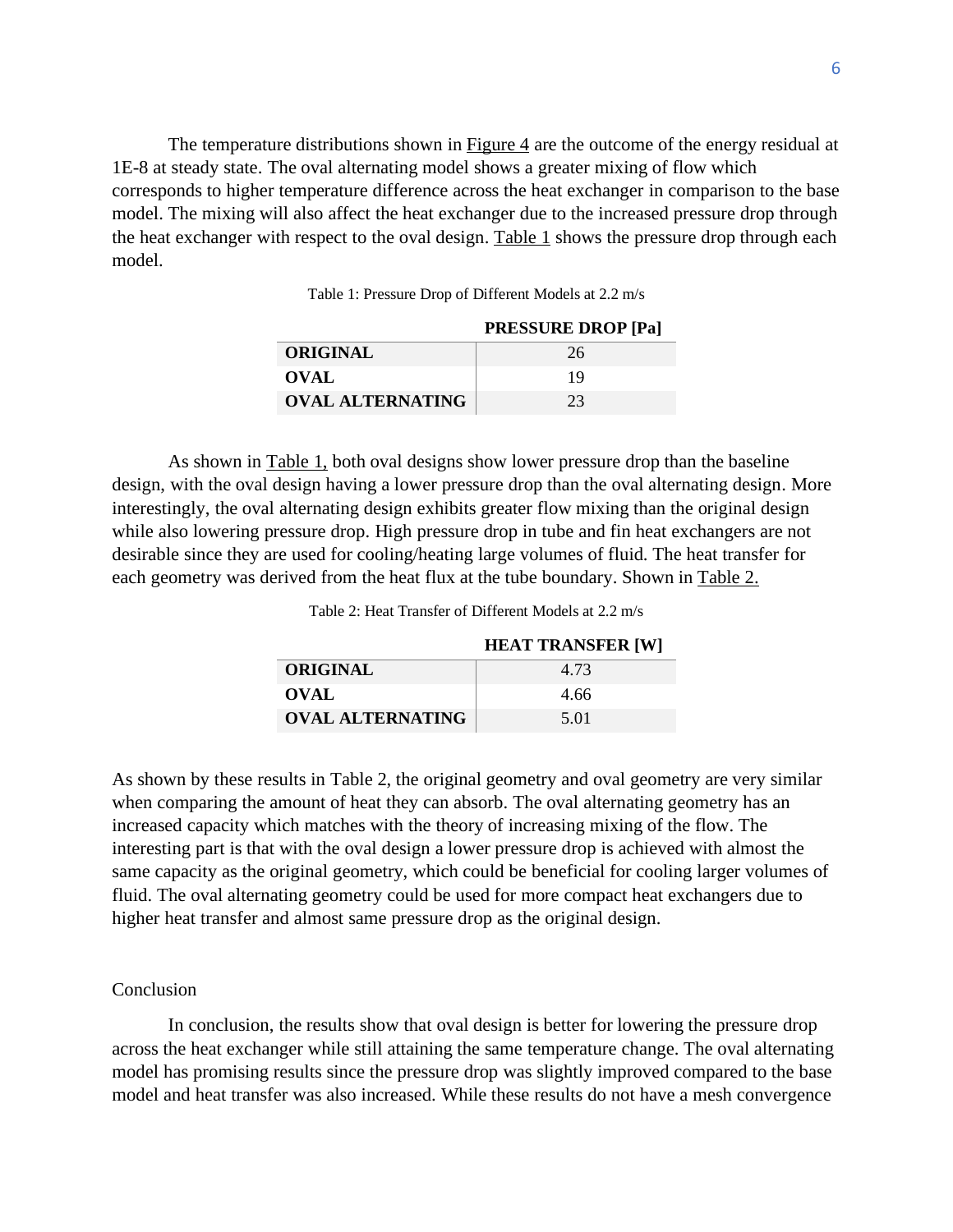study, the oval designs are showing promising results. The future of this research is to complete mesh convergence study and hopefully validate these results with a heat transfer model or using flow visualization.